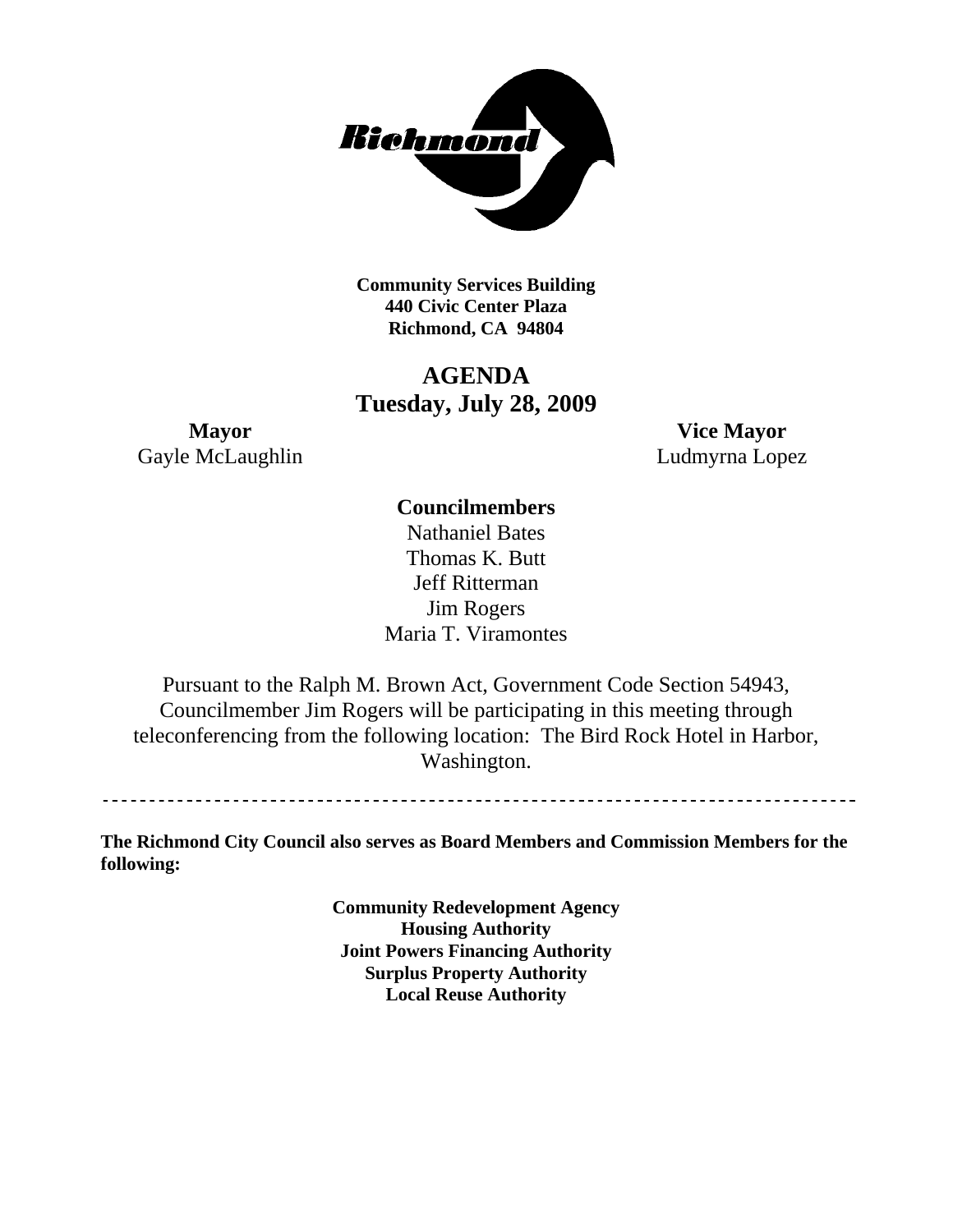# **MEETING PROCEDURES**

The City of Richmond encourages community participation at its City Council meetings and has established procedures that are intended to accommodate public input in a timely and time-sensitive way. As a courtesy to all members of the public who wish to participate in City Council meetings, please observe the following procedures:

**PUBLIC COMMENT ON AGENDA ITEMS:** Anyone who desires to address the City Council on items appearing on the agenda must complete and file a pink speaker's card with the City Clerk **prior** to the City Council's consideration of the item. Once the City Clerk has announced the item and discussion has commenced, no person shall be permitted to speak on the item other than those persons who have submitted their names to the City Clerk. Your name will be called when the item is announced for discussion. **Each speaker will be allowed TWO (2) MINUTES to address the City Council on NON-PUBLIC HEARING items listed on the agenda.** 

**OPEN FORUM FOR PUBLIC COMMENT:** Individuals who would like to address the City Council on matters not listed on the agenda or on **Presentations, Proclamations and Commendations, Report from the City Attorney, or Reports of Officers** may do so under Open Forum. All speakers must complete and file a pink speaker's card with the City Clerk **prior** to the commencement of Open Forum. **The amount of time allotted to individual speakers shall be determined based on the number of persons requesting to speak during this item. The time allocation for each speaker will be as follows: 15 or fewer speakers, a maximum of 2 minutes; 16 to 24 speakers, a maximum of 1 and one-half minutes; and 25 or more speakers, a maximum of 1 minute.** 

#### **SPEAKERS ARE REQUESTED TO OCCUPY THE RESERVED SEATS IN THE FRONT ROW BEHIND THE SPEAKER'S PODIUM AS THEIR NAME IS ANNOUNCED BY THE CITY CLERK.**

**CONSENT CALENDAR:** Consent Calendar items are considered routine and will be enacted, approved or adopted by one motion unless a request for removal for discussion or explanation is received from the audience or the City Council. A member of the audience requesting to remove an item from the Consent Calendar must complete and file a speaker's card with the City Clerk **prior to the City Council's consideration of Item C, Agenda Review.** An item removed from the Consent Calendar may be placed anywhere on the agenda following the City Council's agenda review.

*The City Council's adopted Rules of Procedure recognize that debate on policy is healthy; debate on personalities is not. The Chairperson has the right and obligation to cut off discussion that is too personal, too loud, or too crude.* 

**\*\*\*\*\*\*\*\*\*\*\*\*\*\*\*\*\*\*\*\*\*\*\*\*\*\*\*\*\*\*\*\*\*\*\*\*\*\*\*\*\*\*\*\*\*\*\*\*\*\*\*\*\*\*\*\*\*\***

# **EVENING OPEN SESSION**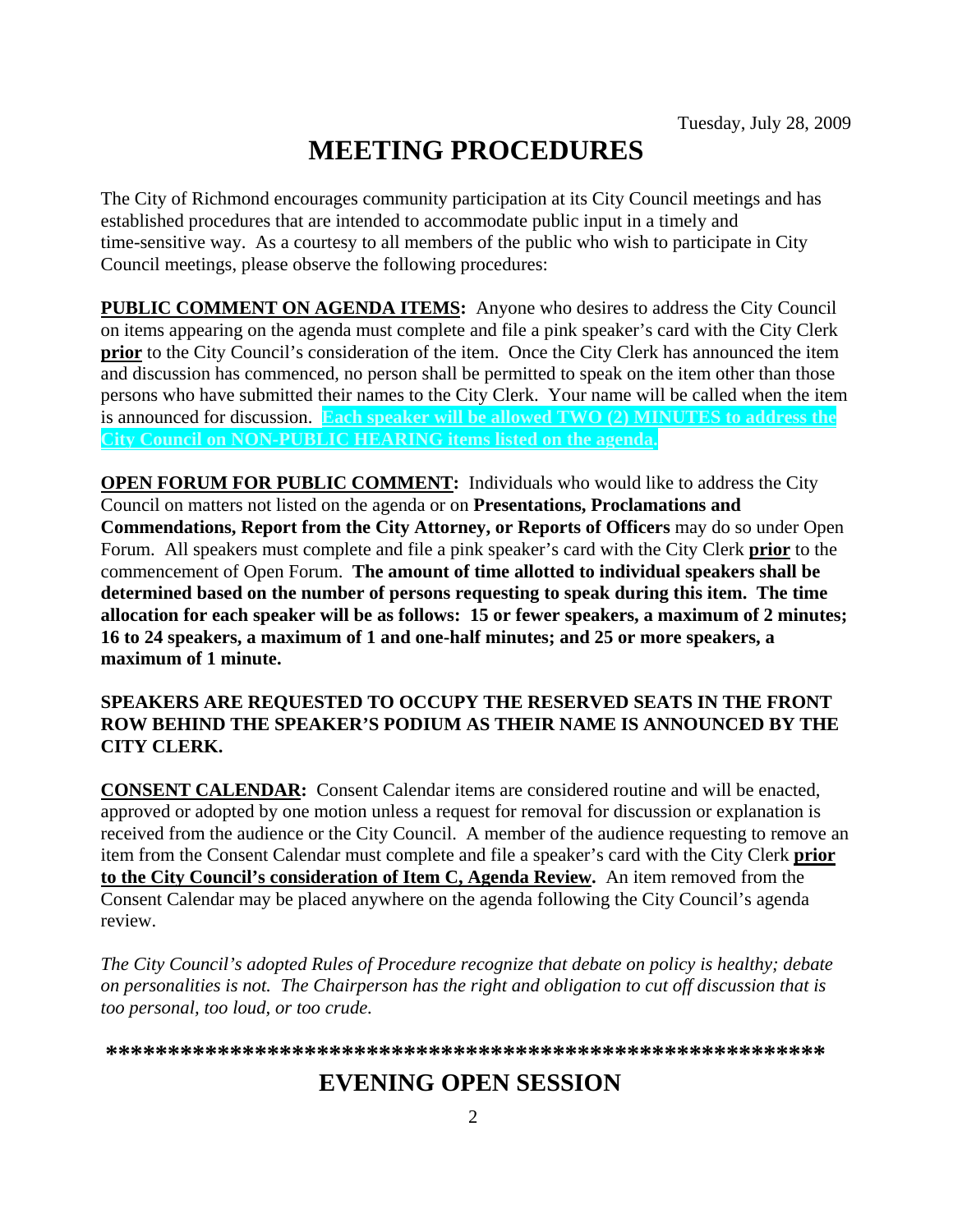5:00 p.m.

# **A. ROLL CALL**

# **B. PUBLIC COMMENT**

### **C. ADJOURN TO CLOSED SESSION**

# **CLOSED SESSION**

Shimada Room of the Community Services Building

### **A. CITY COUNCIL**

**A-1.** CONFERENCE WITH LEGAL COUNSEL - EXISTING LITIGATION (Subdivision [a] of Government Code Section 54956.9):

Citizens for East Shore Parks and Sustainability vs. City of Richmond

Communities for a Better Environment (CBE) vs. City of Richmond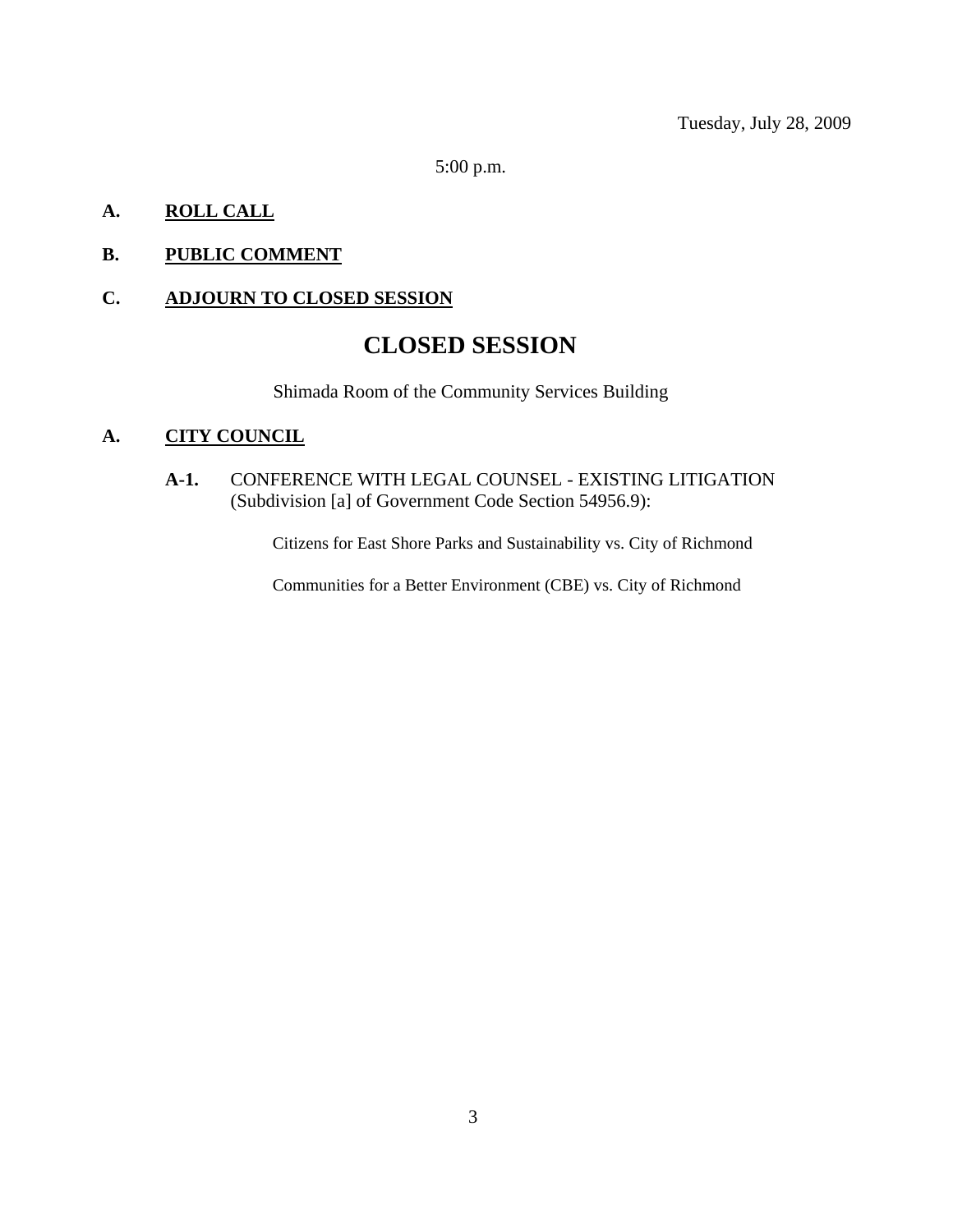# **SPECIAL MEETING RICHMOND HOUSING AUTHORITY**

6:30 p.m.

- **A. PLEDGE TO THE FLAG**
- **B. ROLL CALL**
- **C. STATEMENT OF CONFLICT OF INTEREST**
- **D. OPEN FORUM FOR PUBLIC COMMENT**
- **E. AGENDA REVIEW**

#### **F. HOUSING AUTHORITY CONSENT CALENDAR**

- **F-1.** ADOPT a resolution authorizing the executive director to execute a \$150,000 contract for a one-year term and three optional one-year extensions with the Brookside Community Health Center in support of the Richmond's Effort to Abate Lead program (Project REAL) - Housing Authority (Tim Jones 621- 1310).
- **G. ADJOURNMENT**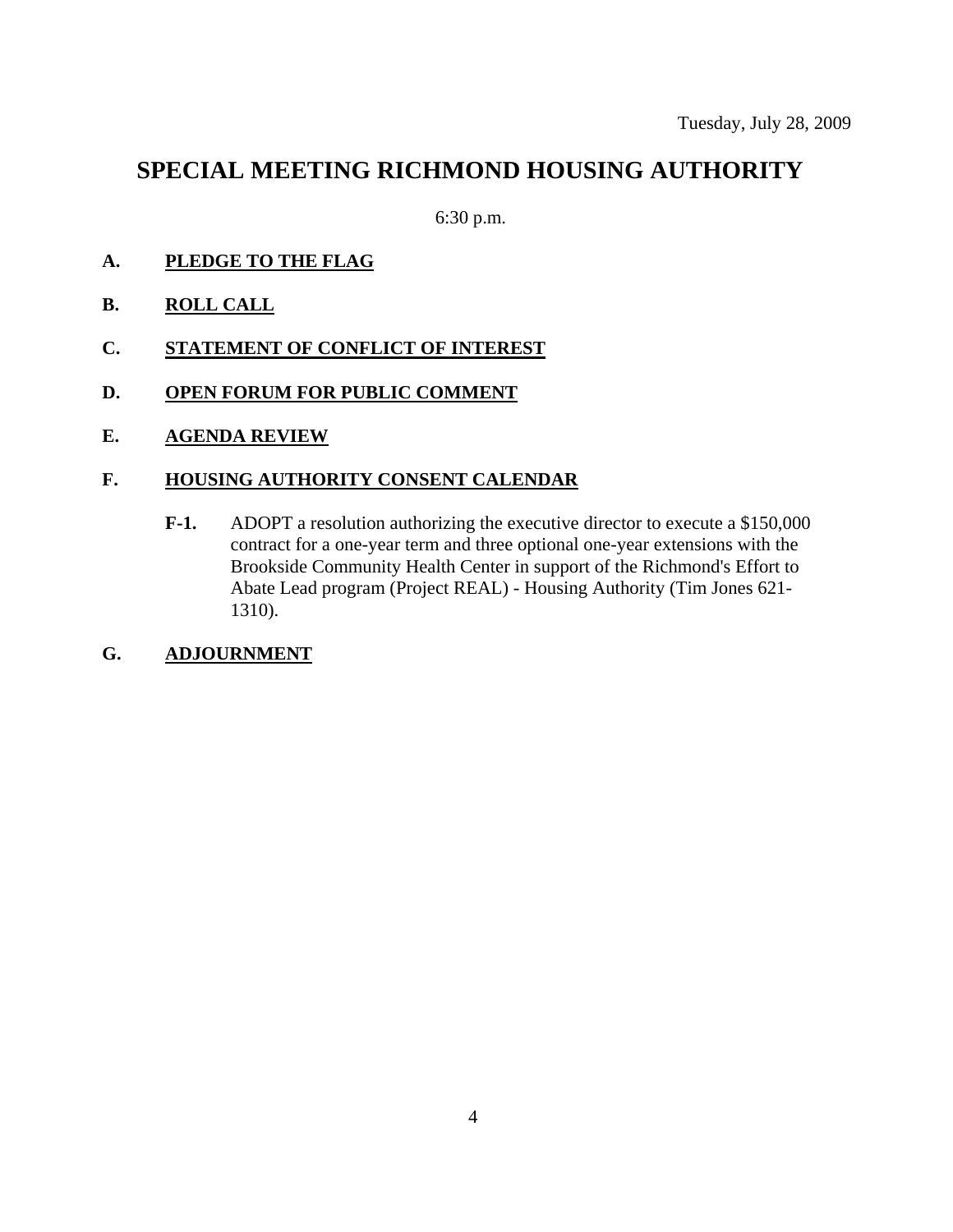Tuesday, July 28, 2009

# **CITY COUNCIL**

#### 6:30 p.m.

### **A. ROLL CALL**

#### **B. STATEMENT OF CONFLICT OF INTEREST**

#### **C. OPEN FORUM FOR PUBLIC COMMENT**

#### **D. AGENDA REVIEW**

#### **E. PRESENTATIONS, PROCLAMATIONS, AND COMMENDATIONS**

- **E-1.** Presentation of certificates honoring Angel's Restaurant and Marita's Sweet Potato Pie Company as Richmond Small Businesses of the Month for July 2009 - Mayor's Office (Mayor McLaughlin 620-6503).
- **E-2.** Presentation of Certificates of Appreciation in recognition of the Independence Day festivities held on July 3, 2009, in the City of Richmond - Mayor McLaughlin and Councilmember Bates (620-6581).

#### **F. REPORT FROM THE CITY ATTORNEY OF FINAL DECISIONS MADE AND NON-CONFIDENTIAL DISCUSSIONS HELD DURING CLOSED SESSION**

#### **G. REDEVELOPMENT AGENCY CONSENT CALENDAR**

#### **G-1.** THIS ITEM WAS REMOVED FROM THE AGENDA

#### **H. CITY COUNCIL CONSENT CALENDAR**

**H-1.** ADOPT a resolution accepting a Library Services and Technology Act (LSTA) Grant and amending the Richmond Public Library budget for FY2009/2010 in the amount of \$65,700 for the Richmond Public Library Information for Financial Empowerment (LIFE) Project - Library & Cultural Services (Monique A. le Conge 620-6555).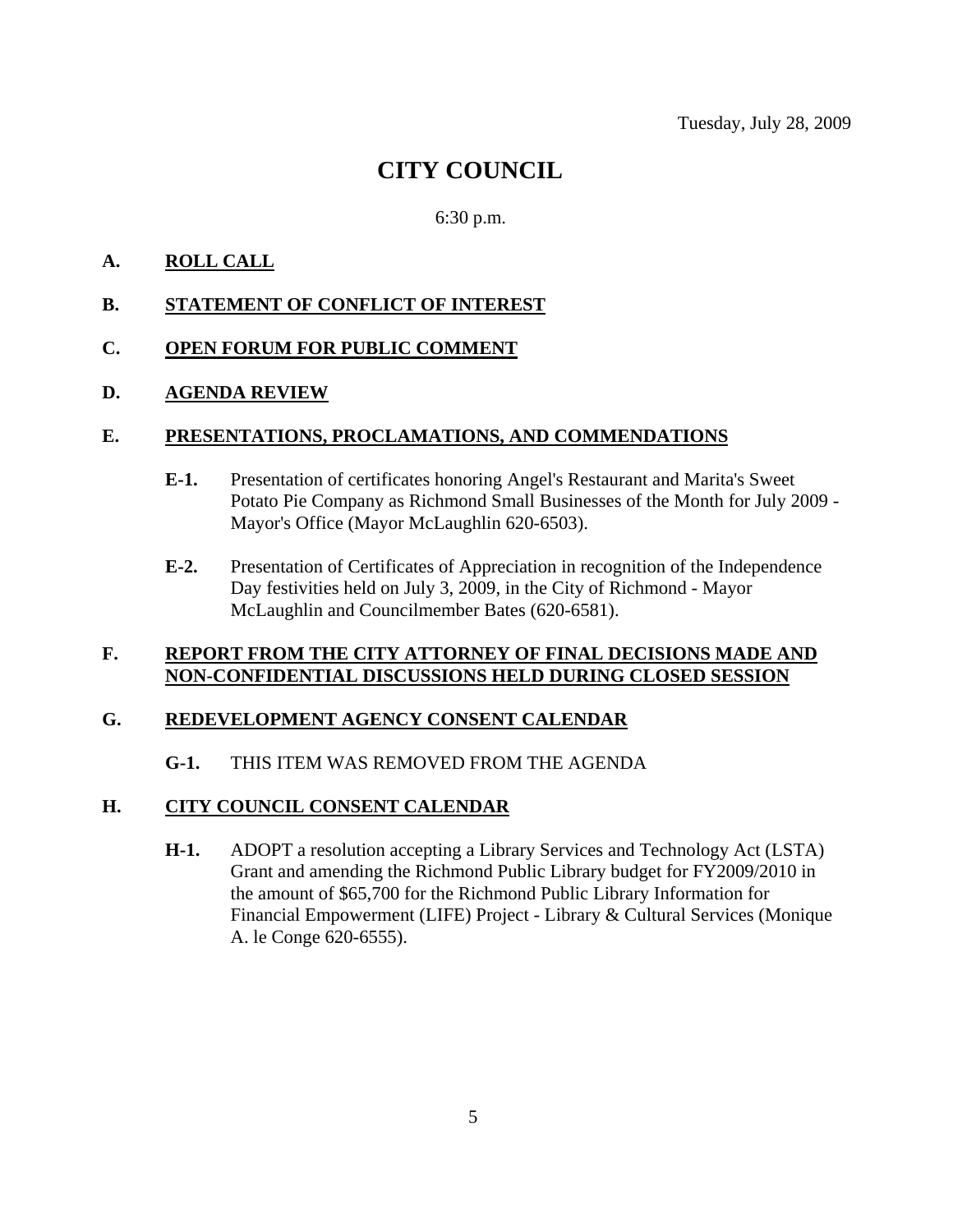- **H-2.** AUTHORIZE the Library & Cultural Services Director to accept the Library Services and Technology Act (LSTA) Grant in the amount of \$11,200 for FY2009/2010; \$8,400 for FY2010/2011; and \$5,600 for FY2011/2012 and approve a contract with Tutor.com to offer out-of-school-time online homework help in an amount not to exceed \$50,000 for a term ending June 30, 2013 -Library & Cultural Services (Monique A. le Conge 620-6555).
- **H-3.** APPROVE a contract with Dr. Sandra H. Smith, Ph.D. to provide psychological examination services in an amount not to exceed \$20,000, with two one-year options to renew if mutually agreed by both parties based on the same contract terms - Police Department (Chief Chris Magnus 621-1802).
- **H-4.** APPROVE a K-9 maintenance training contract between the City of Richmond and Master K-9, Inc. for the period of July 1, 2009, to June 30, 2010, for a total contract price of \$10,800 - Police Department (Chief Chris Magnus 621-1802).
- **H-5.** APPROVE contracts with (1) Paul Brilovich, dba Quality Polygraph Services, and (2) Shannon Layer Polygraph Services to provide polygraph services in an amount not to exceed \$20,000 each (totaling \$40,000) through June 30, 2010, with one-year options to renew based on the same terms if approved by both parties - Police Department (Chief Chris Magnus 620-1802).
- **H-6.** APPROVE a contract with Enterprise Rent-a-Car Service, under the State of California's Master Contract, for provision of undercover police vehicles for a one-year term not to exceed \$50,000, with a mutual option to extend the contract for one year under these same terms - Police Department (Chief Chris Magnus 621-1802).
- **H-7.** APPROVE a second amendment to the contract with Solar Richmond to coordinate the solar installation training component for the Richmond BUILD Program. The contract term will extend through June 30, 2010, and the contract amount will be increased by \$75,000 for a total amount not to exceed \$200,000 - Employment and Training (Sal Vaca 307-8006).
- **H-8.** ADOPT a resolution to adjust appropriations for the 2009/2010 Employment & Training Department Budget to add \$1,550,000 for specific employment and training activities to recognize additional grant funding from the Department of Labor (DOL) and the State Employment Development Department (EDD) - Employment and Training (Sal Vaca 307-8006).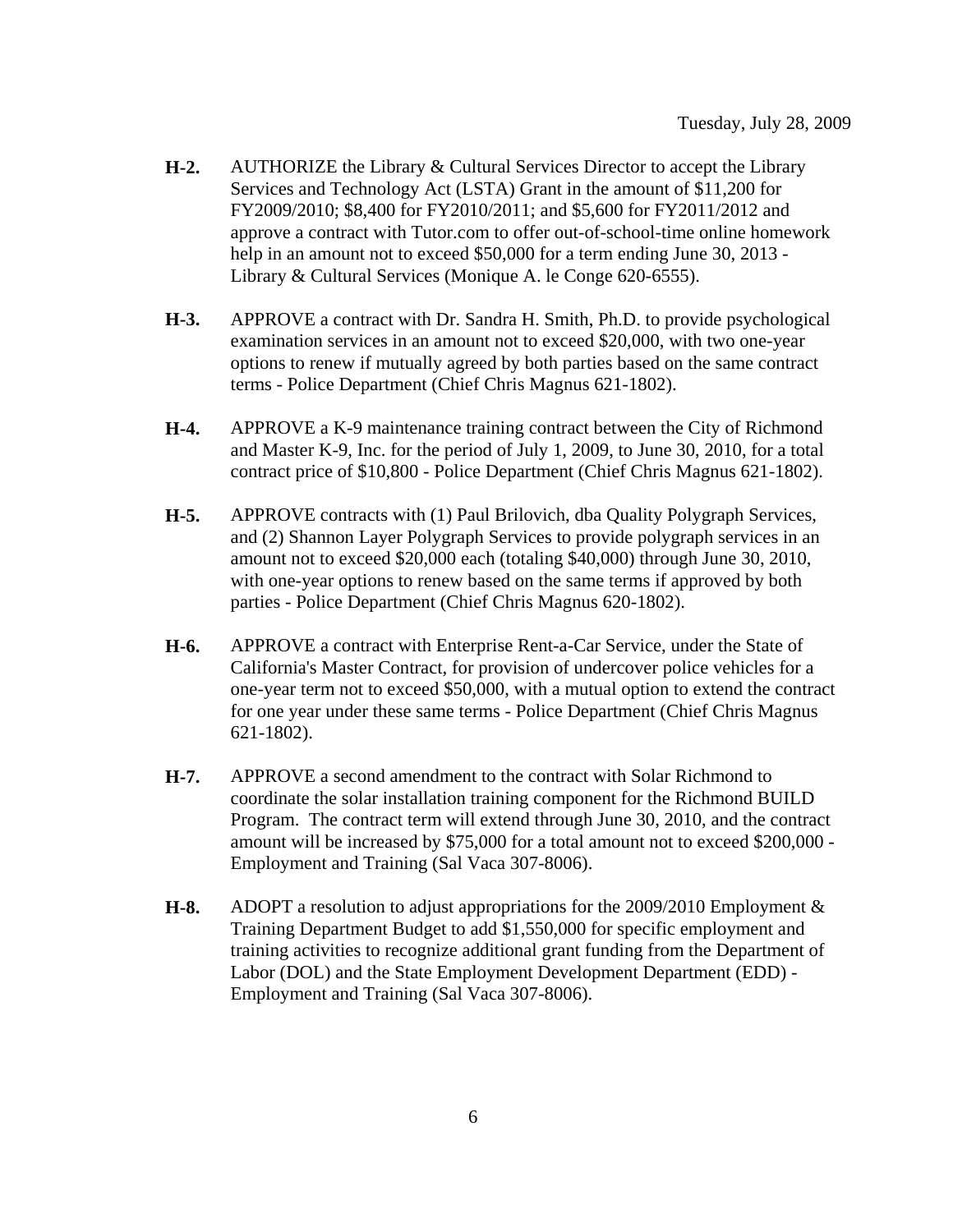- **H-9.** APPROVE Contract Amendment No. 1 with Vomela Specialty Company for the manufacture and installation of a vinyl bus wrap graphic for the library bookmobile for a total contract amount not to exceed \$12,000 through June 30, 2010 - Library & Cultural Services (Monique A. le Conge 620-6555).
- **H-10.** ADOPT an ordinance (second reading) amending Richmond Municipal Code Chapter 3.25 to create a more inclusive and effective Youth Commission - Mayor's Office (Mayor McLaughlin 620-6503).
- **H-11.** APPROVE a contract in an amount not to exceed \$75,000 with Merriwether & Williams Insurance Services to provide technical support for contract compliance monitoring and to develop a framework for a bonding assistance program for Richmond businesses for a term of July 30, 2009, through June 30, 2010 - Employment and Training (Sal Vaca 307-8006).
- **H-12.** ADOPT a resolution authorizing the execution of a Swap Agreement related to the City's outstanding Wastewater Bonds and other actions necessary in connection therewith - Finance Department (James Goins 620-6740).
- **H-13.** ACKNOWLEDGE receipt of the report regarding the Council-directed audit of purchasing card (CalCard) use as prepared by Kevin W. Harper, CPA - Finance Department (James Goins 620-6740).
- **H-14.** APPROVE a contract with E.F. Brett & Company, Inc. for tenant improvements to module #110D within the Hilltop Mall for a police substation in an amount not to exceed \$367,065 (This item was reviewed and recommended for approval by the Finance Committee at its July 10, 2009, meeting) - Public Works Department (Yader Bermudez 231-3009).
- **H-15.** ADOPT an ordinance (second reading) amending Richmond Municipal Code Section 15.04.020 (Definitions), repealing Sections 15.04.820.030 through 15.04.820.035 (Wireless Communications Facilities), and adding Section 15.04.890 (Wireless Communications Facilities) - Planning and Building Services Department (Richard Mitchell 620-6706).
- **H-16.** APPROVE the 2008/2009 Third Amended North Richmond Waste and Recovery Mitigation Fee Expenditure Plan reflecting the language changes recommended by the North Richmond Waste and Recovery Mitigation Fee Joint Expenditure Planning Committee - City Manager's Office (Bill Lindsay 620-6512).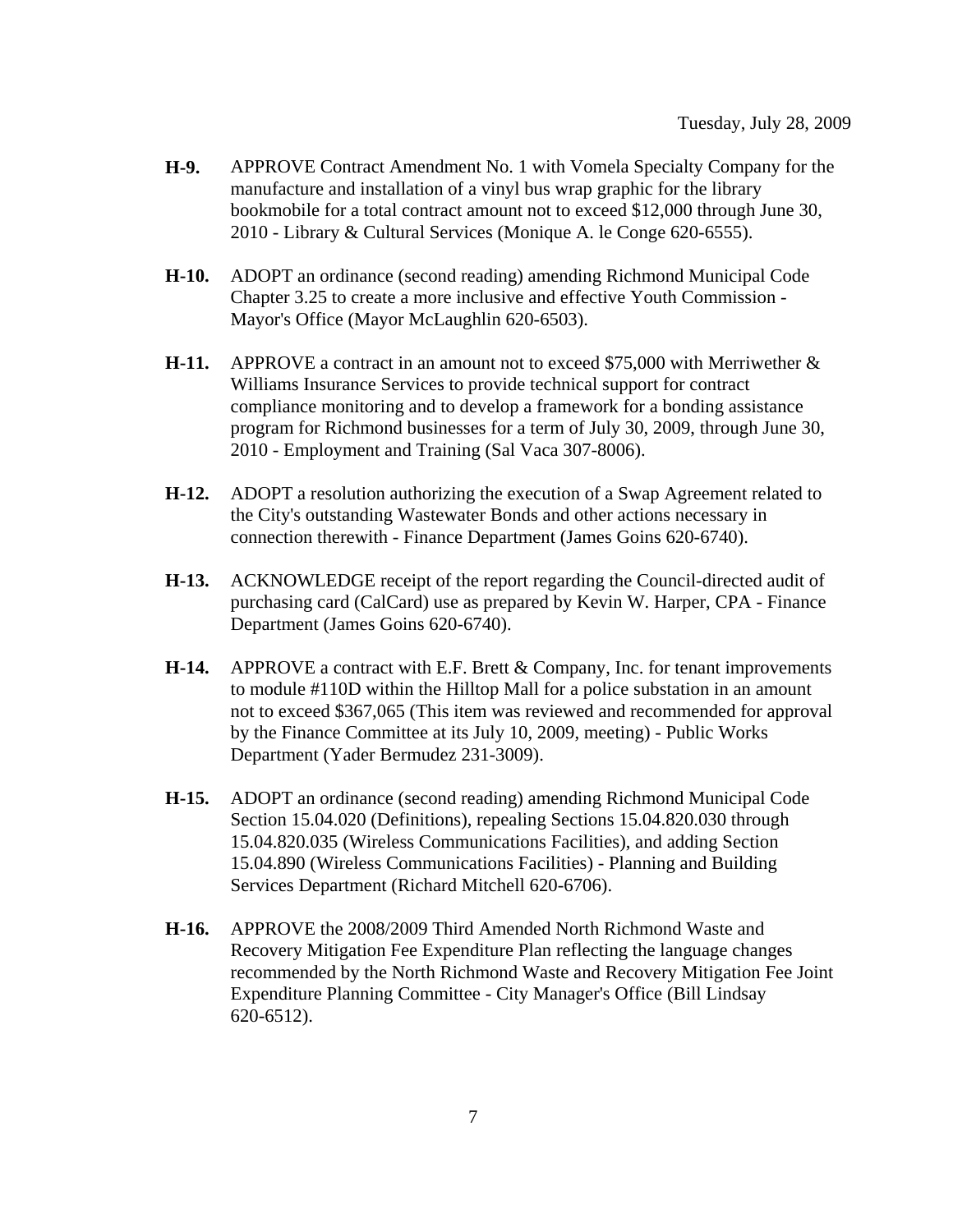- **H-17.** RECEIVE an update on the progress of the City of Richmond in applying for and receiving American Recovery and Reinvestment Act (ARRA) project funding-City Manager (Bill Lindsay 620-6512)
- **H-18.** ADOPT an ordinance (second reading) establishing the wages, salary, and compensation for the new classification of Construction Inspector I (Salary Range No. 49: \$4,939 - \$5,951/month) and compensation for the new classification of Construction Inspector II (Salary Range No. 52C: \$5,492 - \$6,652/month) - Human Resources Management (Leslie Knight 620-6600).
- **H-19.** ADOPT an ordinance (second reading) establishing the wages, salary, and compensation for the new classification of Technology Application Specialist (Salary Range No. 054C: \$5,933 – \$7,212/month) – Human Resources Management (Leslie Knight 620-6600).
- **H-20.** DIRECT the City Manager to cast its property owner ballot on behalf of the City of Richmond, as property owner in the proposed Marina Bay Landscaping and Lighting Maintenance District ("District"), in favor of the proposed assessment district levy - City Manager's Office (Bill Lindsay 620-6512).

# **I. PUBLIC HEARINGS**

- **I-1.** A public hearing to receive public testimony, close the public testimony portion of the public hearing, direct the city clerk to canvass the ballots for the formation of the Marina Bay Landscape and Lighting District; APPROVE a resolution declaring the results of the election; and the voters approve formation of the District, APPROVE a resolution levying assessments for Fiscal Year 2009/2010 - Public Works Department (Yader A. Bermudez 231-3009).
- **I-2.** CONSIDER CONTINUING AFFIRMING with modifications the Planning Commission conditional approval of a Design Review Permit and Variance (V/DR 1103662) to construct a single-family residence on a substandard lot located on the corner of Vine and Terrace Avenues (public hearing opened and closed on July 22, 2008) - Planning and Building Services Department (Richard Mitchell 620-6706).

### **J. STUDY SESSION**

**J-1.** RECEIVE an update on the Richmond Main Street Initiative from Director Amanda Elliott - Councilmember Ritterman (620-6581).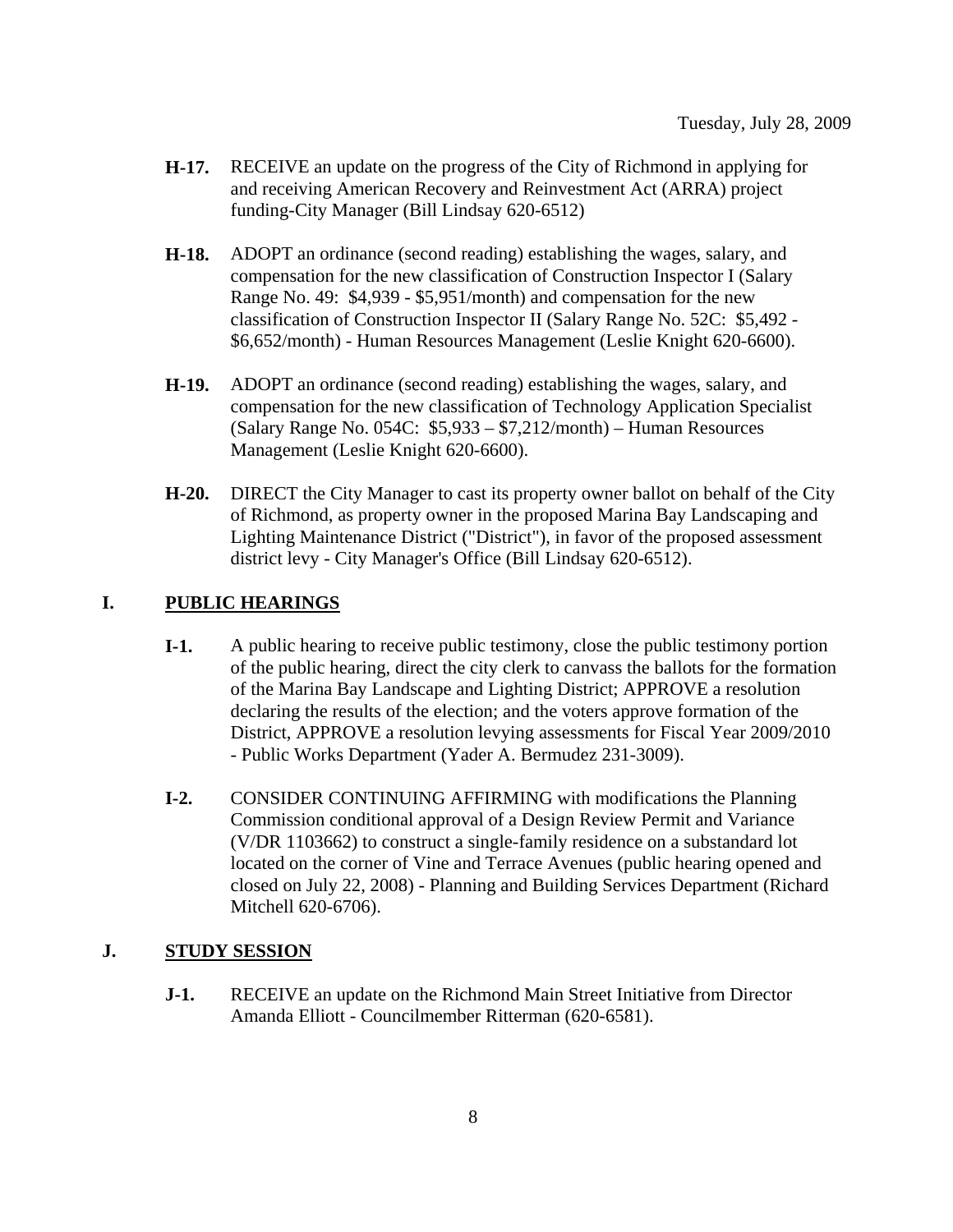#### **K. STUDY AND DIRECTION TO STAFF SESSION**

- **K-1.** RECEIVE a presentation from Marin County Supervisor Charles McGlashan on Community Choice Aggregation, the Marin Energy Authority (MEA) and Marin Clean Energy (MCE), and PROVIDE DIRECTION to staff about a potential affiliation - Councilmember Butt (236-7435).
- **K-2.** (1) APPROVE accepting C. Overaa/Waterworks design/build proposal for a internal combustion engine co-generation system and integrating it into the digester enhancement projects currently underway at the wastewater treatment plant; (2) PROVIDE DIRECTION to staff regarding financing options to implement cogeneration to use the plant's waste heat to produce electricity and reduce greenhouse gas emissions as part of the current plant performance upgrades; and (3) ADOPT a resolution declaring the City's intent to use proceeds of indebtedness to reimburse itself for certain expenditures in connection with the development of a biosolids dewatering facility at the waste water treatment plant - Engineering (Rich Davidson 620-8105) and City Manager's Office (Bill Lindsay 620-6512).
- **K-3.** DISCUSS and PROVIDE direction to the city manager regarding Innovation Entertainment's request for fireworks displays and for future requests from other companies or groups - City Manager's Office (Bill Lindsay 620-6512).

#### **L. RESOLUTIONS**

- **L-1.** ADOPT a resolution opposing the expansion of Pardee Reservoir proposed in the East Bay Municipal Utility District Water Supply Management Program 2040 - Mayor McLaughlin (620-6503), Councilmembers Butt and Rogers (620- 6581).
- **L-2.** ADOPT a resolution in support of spending any money received through the American Recovery and Reinvestment Act on American manufactured products and services to maximize the success of our nation's recovery program - Councilmember Bates (620-6581).

#### **M. COUNCIL AS A WHOLE**

**M-1.** ADOPT a resolution in support of an immediate settlement of the Chevron Renewal Project and the reinstatement of 1,100 jobs - Councilmembers Viramontes and Bates (620-6581).